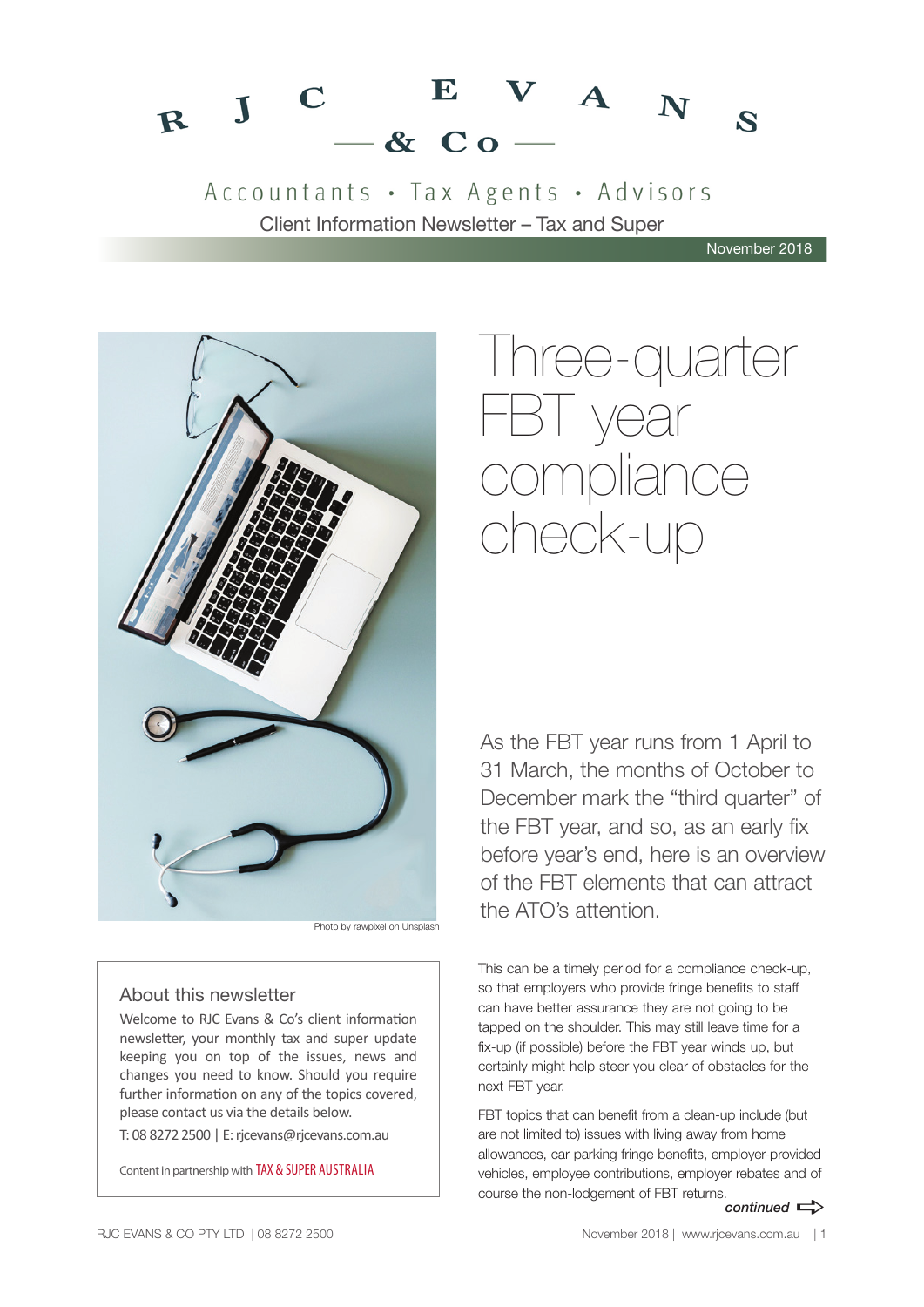### Three-quarter FBT year compliance check-up *continued*

## Living-away-from-home allowance (LAFHA)

LAFHA is an allowance an employer pays to employees to compensate for additional expenses incurred and any disadvantages suffered because the employee's duties of employment require them to live away from their normal residence.

The taxable value of the LAFHA benefit may be reduced by the exempt accommodation and food components of the allowance (ask us for these).

Errors that will attract the ATO's attention include:

- claiming reductions for ineligible employees
- failing to obtain required declarations from employees
- claiming a reduction in the taxable value of the LAFHA benefit for exempt accommodation and food components in invalid circumstances
- failing to substantiate expenses relating to accommodation and, where required, food or drink.

### Car parking valuations

The ATO will focus on the validity of valuations provided in relation to car parking fringe benefits. The common errors that attract its attention include:

- market valuations that are significantly less than the fees charged for parking within a one kilometre radius of the premises on which the car is parked
- the use of rates paid where the parking facility is not readily identifiable as a commercial parking station
- rates charged for monthly parking on properties purchased for future development that do not have any car park infrastructure
- insufficient evidence to support the rates used as the lowest fee charged for all day parking by a commercial parking station.

### Provided motor vehicles

Another area of focus will be on situations where an employer-provided motor vehicle is used, or available, for private travel of employees. The ATO says this constitutes a fringe benefit and needs to be declared on the FBT return. The ATO says there has been demonstrated inconsistency in the application of exemptions, leading to additional compliance costs, especially where private travel is relatively low.

A change has been made to the rules that will apply from the 2019 FBT year onwards. "Private use" will be defined as any diversion in travel that "adds no more than two kilometres to the ordinary length of that trip". Also that "for journeys undertaken for a wholly private purpose (other than travel between home and place of work), the employee does not use the vehicle to travel more than 1,000 kilometres in total, and a return journey that exceeds 200 kilometres".

### Employee contributions

A red flag is also raised in situations where no employee contributions have been paid (which reduces the FBT liability for the employer) yet there are significant motor vehicle expenses included in the entity's income tax return, and no vehicle expenses accounted for in an FBT return (or no FBT return lodged).

The ATO is also keen to ensure that the employer does not:

- fail to report these contributions as income on their income tax return
- incorrectly overstate employee contributions on their fringe benefits tax return to reduce the taxable value of benefits provided.

### Employer rebates

Another hot spot for the ATO is whether a fringe benefits tax rebate can be claimed. A taxpayer must be a rebatable employer to claim a fringe benefits tax rebate, but the ATO has found that some ineligible employers incorrectly claim this rebate.

### Non-lodgement, no declarations

Of course non-lodgement of fringe benefits tax returns is of concern to the ATO. Employers that provide fringe benefits must lodge an FBT return unless the taxable value of all benefits has been reduced to nil.

Common errors that attract ATO attention include:

- failure to identify fringe benefits provided
- incorrect calculation of benefit values or reduction amounts
- lack of declarations for expense payment benefits such as telephone, internet connection or power, or recurring declarations for same.  $\blacksquare$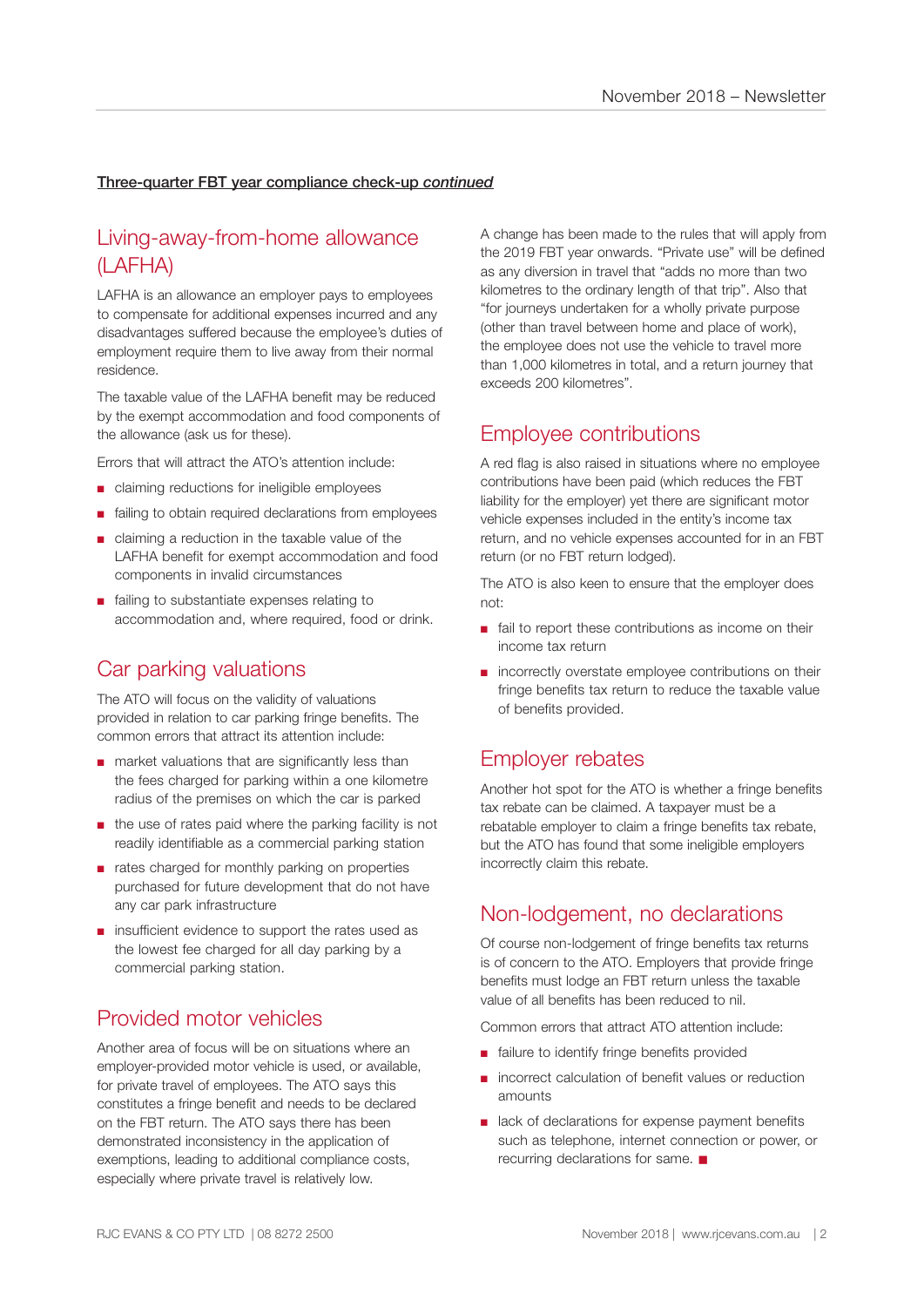

Photo by Link Hoang on Unsplash

The answer to the above question is made all the more complicated by several unknown factors, as no-one knows, for example, how long they will live or what medical necessities could surface to strain the coffers.

Some guidance is available however from Super Guru, a website run by the non-profit Association of Superannuation Funds of Australia (ASFA). Super Guru releases a "retirement standard" every quarter. This is a benchmark for the annual budget needed by Australian individuals and couples to fund either a "comfortable" or "modest" standard of living in their post-work years.

The updated quarterly figures reflect inflation and provide an objective outline of the budgets that singles and couples would need to spend to support their chosen lifestyle.

Super Guru's release of figures up to 30 June 2018 shows that the super accumulation balances needed for a "comfortable" retirement are \$545,000 for singles and \$640,000 for couples. In annual pension payout terms, this equals \$42,953 and \$60,604 respectively. Details of what these amounts mean for spending capacity are shown in the table on the following page.

# How much we n to retire?

The question of how much a person needs to have saved before confidently launching into their retirement years very much requires an individual answer. Each one of us lucky enough to reach the brink of those golden years will feel a lot better doing so with some assurance that we've squirrelled enough away to be comfortable in retirement.

By way of comparison, note that the government Age Pension base rate (before payment of supplements) is \$21,222 for singles and \$31,995 for a couple. "The Age Pension is designed to provide a 'safety net' for those who do not have enough superannuation or other financial resources to provide an adequate retirement income. So the Age Pension works in conjunction with superannuation," Super Guru says. "Most people – women in particular – will continue to be eligible for a full or part Age Pension, supplemented by whatever superannuation benefits they receive."

ASFA notes that as people age, their spending requirements also change. It estimates the net impact of the various factors at play mean that by age 85 annual budgets would reduce by around \$1,000 a year for "modest" lifestyles, and \$5,000 a year for "comfortable" lifestyles.

As far as measuring what these different lifestyles entails, Super Guru has produced the following comparison table (and includes a retiree taking the Age Pension only see overleaf).

*continued overleaf*  $\Rightarrow$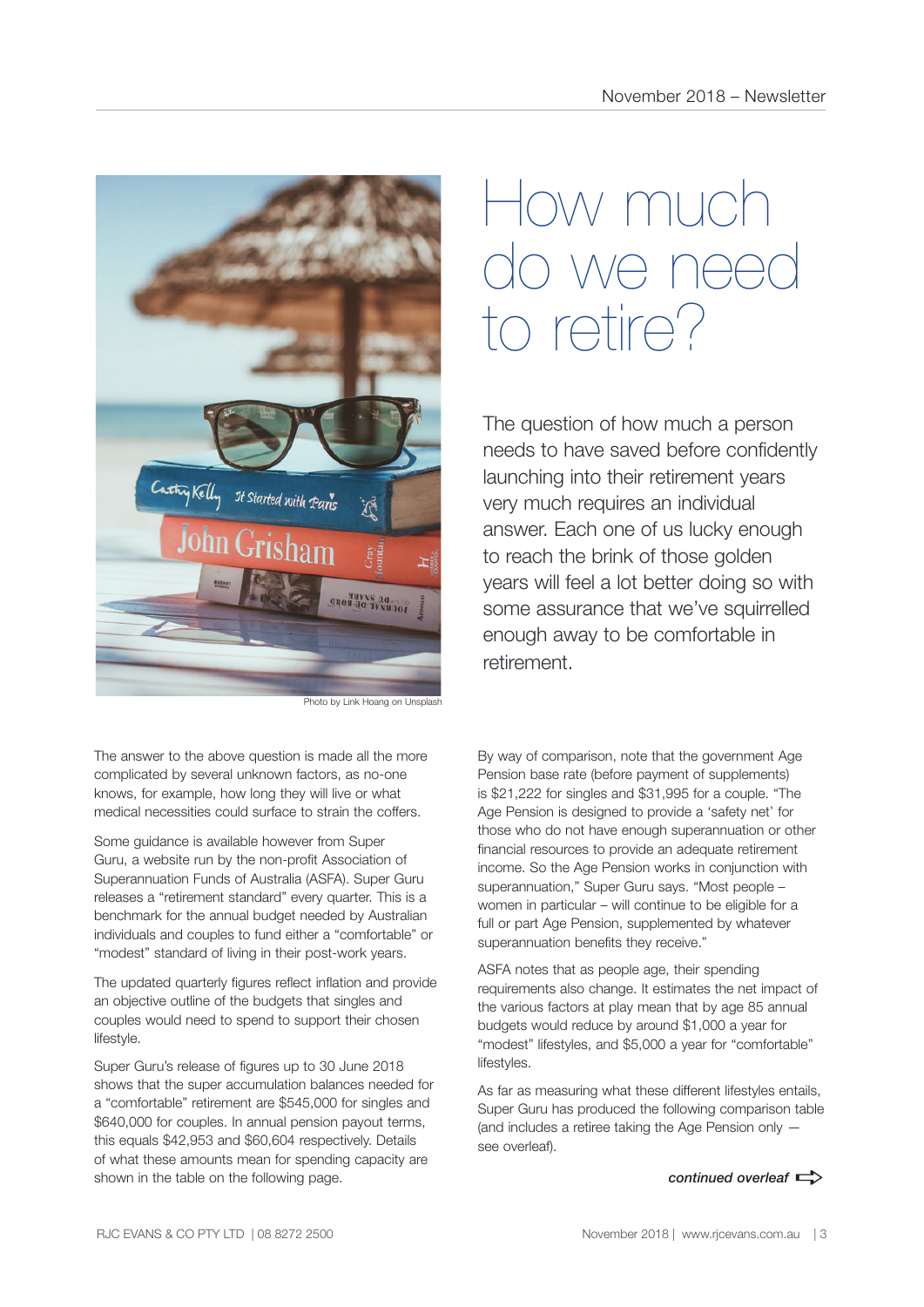How much do we need to retire? *continued*

# ASFA's estimate for retirement savings

|        | Comfortable lifestyle                                                                                    | Modest lifestyle                                                                               | Age pension                                                                                     |
|--------|----------------------------------------------------------------------------------------------------------|------------------------------------------------------------------------------------------------|-------------------------------------------------------------------------------------------------|
| Single | \$42,953 a year                                                                                          | \$27,425 a year                                                                                | \$21,222 a year                                                                                 |
| Couple | \$60,604 a year                                                                                          | \$39,442 a year                                                                                | \$31,995 a year                                                                                 |
|        | Replace kitchen and<br>bathroom over 20 years                                                            | No budget for home<br>improvements. Can do repairs<br>but can't replace kitchen or<br>bathroom | No budget to fix home<br>problems like a leaky roof                                             |
|        | Better quality and larger<br>number of household items<br>and appliances and higher<br>cost hairdressing | Limited number of household<br>items and appliances and<br>budget haircuts                     | Less frequent hair cuts or<br>getting a friend to cut your<br>hair                              |
|        | Can run air conditioning                                                                                 | Need to watch utility costs                                                                    | Less heating in winter                                                                          |
|        | Restaurant dining, good<br>range & quality of food                                                       | Take out and occasional cheap<br>restaurants                                                   | Only club special meals or<br>inexpensive takeaway                                              |
|        | Fast internet connection, big<br>data allowance and large talk<br>and text allowance                     | Limited talk and text, modest<br>internet data allowance                                       | Very basic phone and internet<br>package                                                        |
|        | <b>Good clothes</b>                                                                                      | Reasonable clothes                                                                             | <b>Basic clothes</b>                                                                            |
|        | Domestic and occasional<br>overseas holidays                                                             | One holiday in Australia or a<br>few short breaks                                              | Even shorter breaks or day<br>trips in your own city                                            |
|        | Top level private health<br>insurance                                                                    | Basic private health insurance,<br>limited gap payments                                        | No private health insurance                                                                     |
|        | Owning a reasonable car                                                                                  | Owning a cheaper more basic<br>car                                                             | No car or if you have a car<br>it will be a struggle to afford<br>repairs                       |
|        | Take part in a range of<br>regular leisure activities                                                    | One leisure activity infrequently,<br>some trips to the cinema or<br>the like                  | Only taking part in no cost or<br>very low cost leisure activities.<br>Rare trips to the cinema |

This information has been prepared without taking into account your objectives, financial situation or needs. Because of this, you should, before acting on this information, consider its appropriateness, having regard to your objectives, financial situation or needs.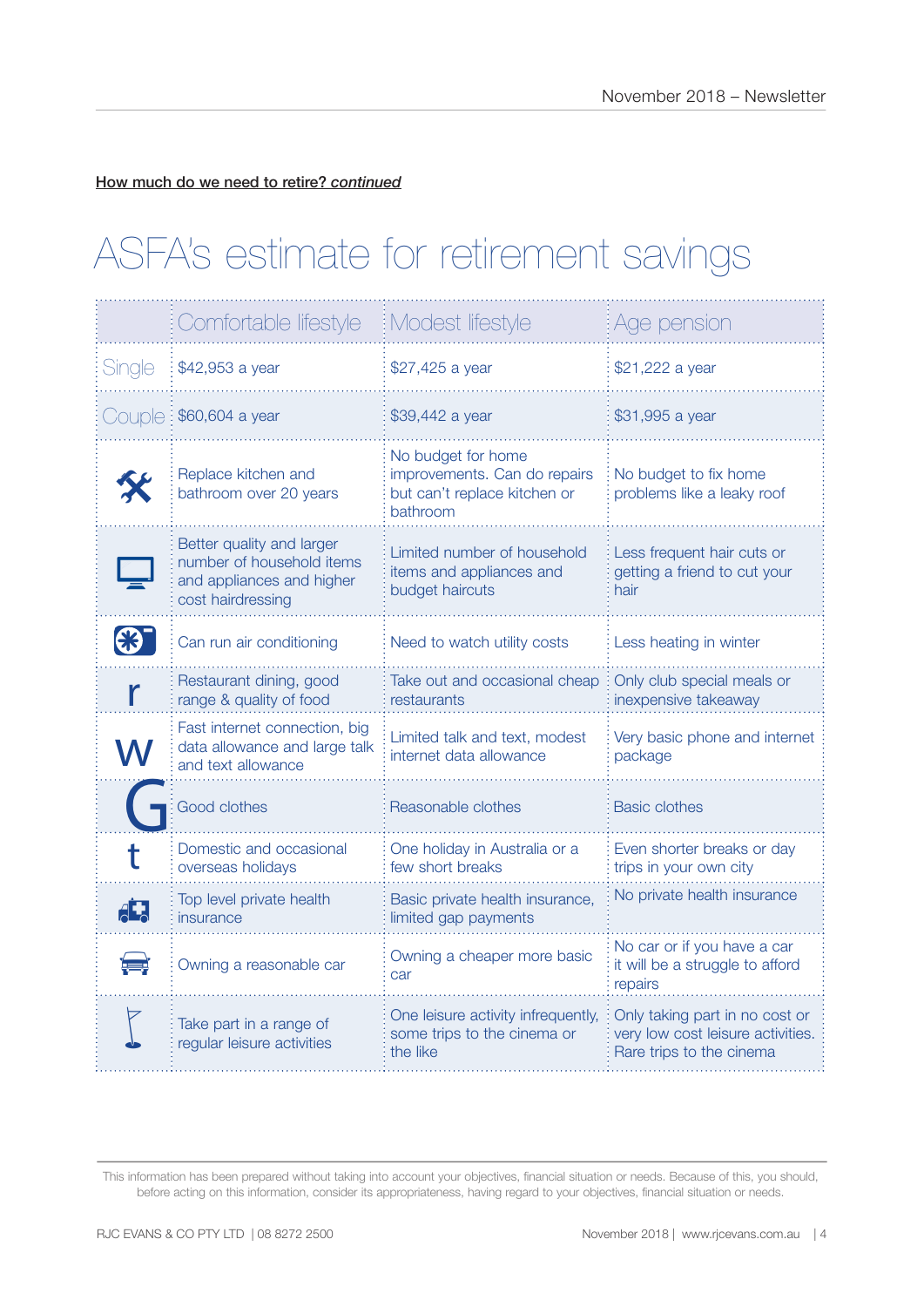

# **Istmas pa**

It's not quite Christmas time yet, but most businesses will be in the process of thinking ahead to the yuletide festivities, if not already into well-advanced planning. One of the perennial questions is if and how fringe benefits tax applies to these activities.

There is no separate fringe benefits tax (FBT) category for Christmas parties and you may encounter many different circumstances when providing these events to your staff. Fringe benefits provided by you, an associate, or under an arrangement with a third party to any current employees, past and future employees and their associates (spouses and children), may attract FBT.

While such social functions may result in FBT, income tax and GST outcomes, these are covered under the existing relevant legislation. The provision of "entertainment" at Christmas therefore mirrors the tax treatment such benefits will receive at other times of the year.

The cost of providing a Christmas party is income tax deductible only to the extent that it is subject to FBT. Therefore, any costs that are exempt from  $FBT - that$ is, exempt minor benefits and exempt property benefits (more below) — cannot be claimed as an income tax deduction. Note that the costs of entertaining clients are not subject to FBT and provide no income tax deductions nor GST credits.

There is what is known as a property benefit exemption where costs (such as food and drink) associated with Christmas parties are exempt from FBT if they are provided on a working day on your business premises and consumed by employees. The property benefit exemption is only available for employees, not associates.

There is also the minor benefits exemption. Broadly, a minor benefit is one where it:

- § has a notional taxable value of less than \$300 (inclusive of GST)
- is provided on an "infrequent" or "irregular" basis, and
- is not a reward for services.

Note that other benefits (such as gifts) provided at a Christmas party may be considered as separate minor benefits in addition to meals provided (referred to as an "associated benefit"). In such cases, the \$300 threshold generally applies separately to each benefit provided.

# Entertainment benefits

Say for example a company holds a Christmas lunch on its business premises on a working day. Employees, their partners and clients attend. Food and drink is provided at the party and the company provides taxi travel home from the party. The cost per head is \$125.

Providing a party for employees, associates and clients is entertainment, because the purpose of the function is for people attending to enjoy themselves. There can be exemptions for this, but these may vary according to the recipient.

# Employees: Does an exemption apply?

- Food and drink: The food or drink provided to employees is exempt from FBT because it is provided and consumed on a working day on the business premises.
- Taxi travel: The taxi travel is exempt from FBT because there is a specific FBT exemption for taxi travel provided to an employee directly to or from the workplace.

*continued page 6*  $\Rightarrow$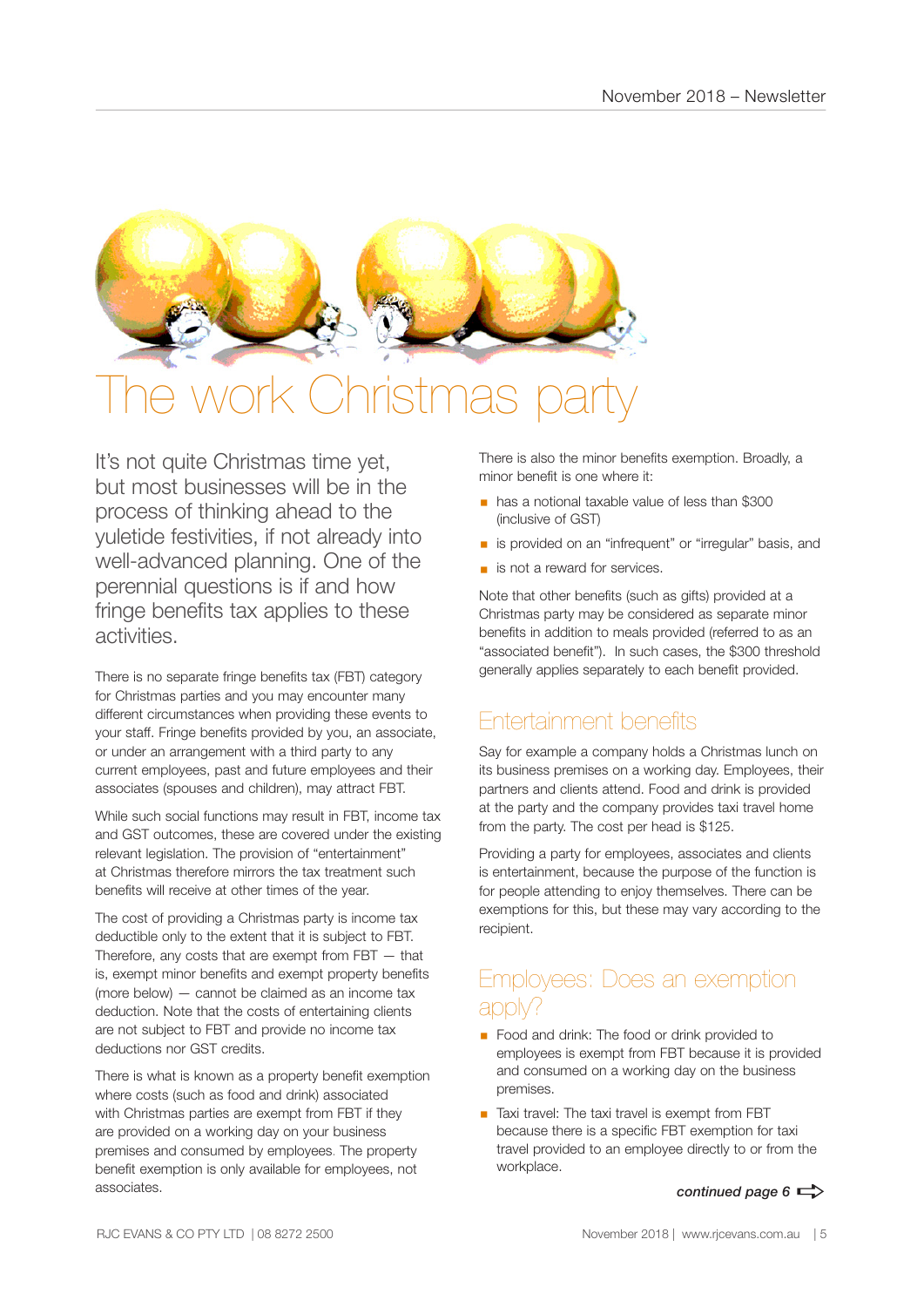### The work Christmas party *continued*

## Associates/clients: Does an exemption apply?

- Food, drink and taxi travel: The food, drink and taxi travel provided to the employees' partners (associates) is exempt from FBT because of the minor benefits exemption.
- Clients food drink and taxi travel: There is no FBT on benefits provided to clients

Note that the employer could not claim an income tax deduction or GST credits for the food, drink or taxi travel provided for employees, associates or clients (although there is some scope using the "50/50 split method" ask us about this possibility).

For taxi travel to or from a Christmas function, employers should be mindful that:

- where the employer pays for an employee's taxi travel home from the Christmas party and the party is held on the business premises, no FBT will apply.
- where the party is held off premises and the employer pays for a taxi to the venue and then also pays for the employee to take a taxi home, only the first trip will be FBT exempt. The second trip may be exempt under the minor benefits exemption if the employer has adopted to value its meal entertainment on an actual basis.
- $\blacksquare$  the exemption does not apply to taxi travel provided to "associates" of employees (for example family members).

If other forms of transportation are provided to or from the venue, such as bus travel, then such costs will form part of the total entertainment expenditure and be subject to FBT. A minor benefit exemption for this benefit may be available if the threshold is not breached.

# What's under the tree?

Gifts provided to employees or their associates will typically constitute a property fringe benefit and therefore are subject to FBT unless the minor benefit exemption applies. Gifts, and indeed all benefits associated with the Christmas function, should be considered separately to the Christmas party in light of the minor benefits exemption.

For example, the cost of gifts such as bottles of wine and hampers given at the function should be looked at separately to determine if the minor benefits exemption applies to these benefits. Gifts provided to clients are outside of the FBT rules (but may be deductible, see below — also note that deductibility may still apply even if the gift is a "minor benefit").

The income tax deductibility and entitlement to input tax credits (ITC) for the cost of the gifts depends on whether they are considered to be "entertainment". For example, an unopened bottle of spirits is deemed to be a property benefit (the entertainment starts after the cap is unscrewed). Again, in most cases the entitlement to an ITC for expenses incurred for the employer mirrors the income tax implications — so an ITC is only available to the extent that the expense incurred is deductible.

Regarding a business providing a gift a client, even a former client, the ATO confirms that such outgoings are generally deductible as they are being made for the purposes of producing future assessable income. However, the outgoing is not deductible where it is of a capital nature, relates to the gaining of exempt or nonassessable non-exempt income, or some other provision of the income tax law prevents it from being deductible.  $\blacksquare$ 

Note that an employer cannot claim an income tax deduction or GST credits for the food, drink or taxi travel provided for employees, associates or clients.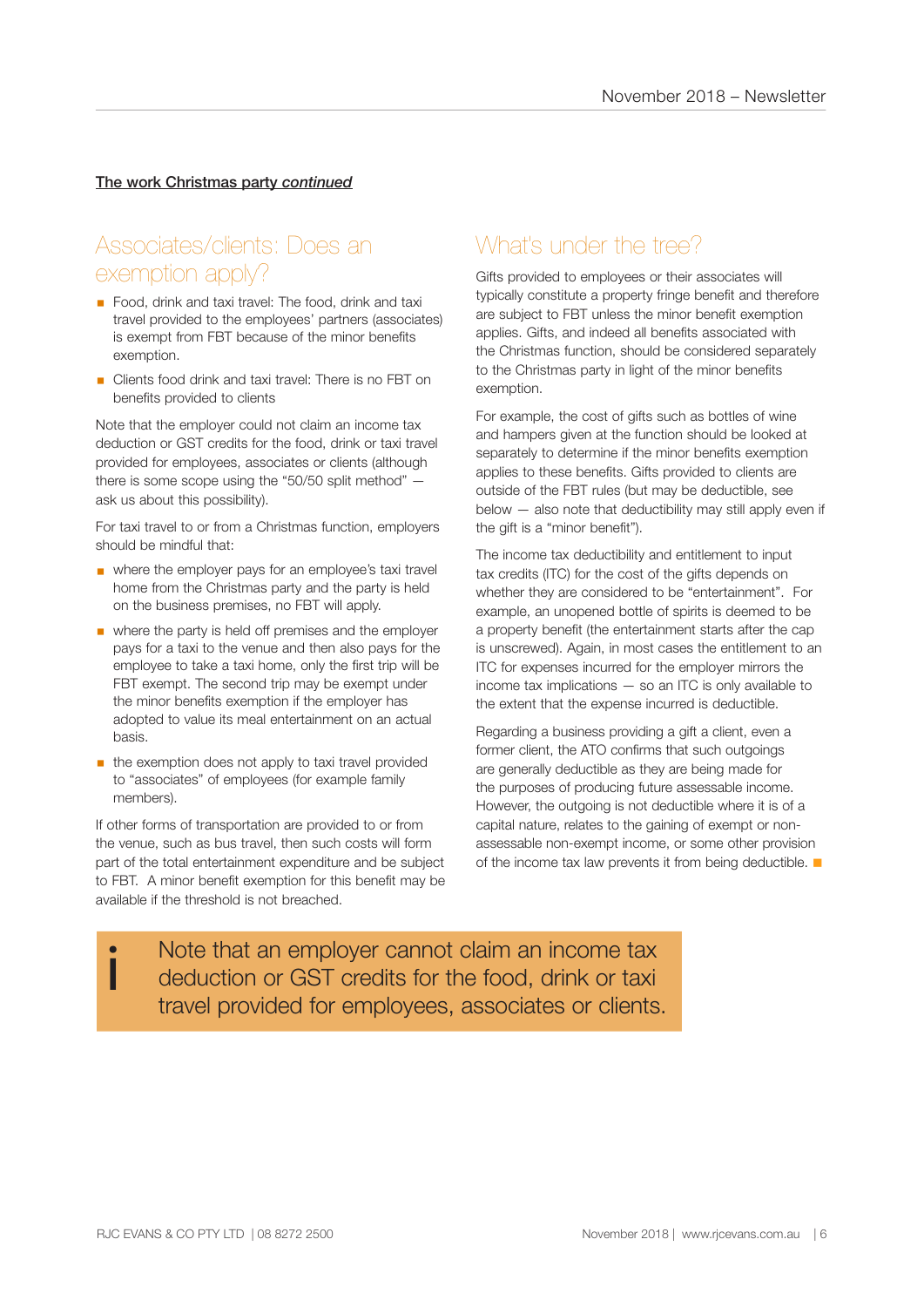

If you rent out part or all of your home, the rent money you receive is generally regarded as assessable income. This means:

- you must declare your rental income in your income tax return, and you can claim deductions for the associated expenses
- you may not be entitled to the full main residence exemption from capital gains tax (CGT), which means you'll have to pay CGT on part of any capital gain made when you sell your home.

Goods and services tax (GST) doesn't apply to residential rents, so you're not liable for GST on the rent you charge, but also you can't claim GST credits for associated costs.

#### INCOME AND EXPENSES

If you rent out part or all of your home at normal commercial rates, the tax treatment of income and expenses is the same as for any residential rental property. This means you must include the rental income in your income tax return, and you can claim income tax deductions for associated expenses, such as the interest on your home loan.

If you are only renting part of your home, for example a single room, you can only claim expenses related to renting out that part of the house. This means you cannot claim the total amount of the expenses – you need to apportion the expenses.

As a general guide, you should apportion expenses on a floor-area basis based on the area solely occupied by the renter (user), and add that to a reasonable amount based on their access to common areas.

Photo by Multa Media on Unsplash

You can only claim expenses for when the room was rented. If you use the room in any capacity, for example for storage or as an office when you do not have guests staying, then the ATO will generally not allow deductions for expenses when the room is not occupied.

If you rent out part or all of your home at less than normal commercial rates – mates rates for example, or to a relative – this may limit the deductions you can claim.

Note that payments from a family member for board or lodging are considered to be domestic arrangements and are not rental income. In these situations, you also can't claim income tax deductions.

### CAPITAL GAINS TAX

Generally, you don't pay CGT if you sell the home you live in (under the main residence exemption).

However, if you've used any part of your home to produce income – for example, by renting out part or all of it – you're generally not entitled to the full exemption.

To work out the capital gain that is not exempt, you need to take into account a number of factors, including but not limited to:

- proportion of the floor area that is set aside to produce income
- period you use it for this purpose
- whether you're eligible for what the ATO calls the "absence" rule (ask us about this).

You can ask for our help to work out the proportion of your capital gain that is exempt from capital gains tax.  $\blacksquare$